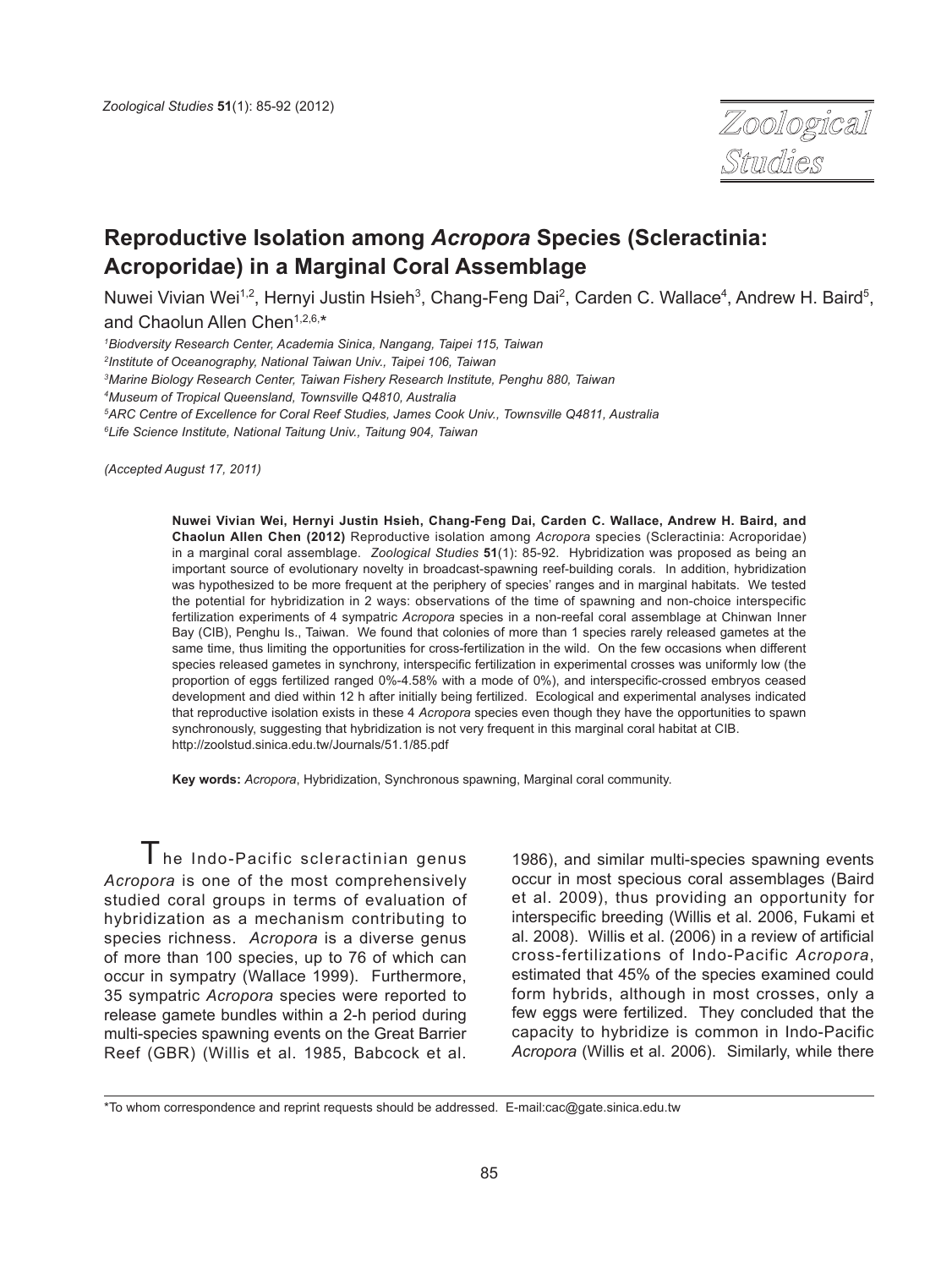are only 3 endemic *Acropora* in the Caribbean, morphological and genetic data suggest that *A. prolifera* is a hybrid of *A. cervicornis* and *A. palmata* (van Oppen et al. 2000, Vollmer and Palumbi 2002), and all 3 species are believed to be capable of interbreeding (reviewed in Willis et al. 2006).

Although hybridization has received a great deal of attention as a potential mechanism for speciation in *Acropora*, there is evidence to suggest that hybridization in nature is less common than *in vitro*. For example, fine-scale temporal differences in gamete release and differences in the time taken for egg/sperm bundles to break up are sufficient to prevent cross-fertilization among species that spawn on the same night (Fukami et al. 2003, Wolstenholme 2004). Indeed, some species that spawn as little as 1.5 h apart are genetically distinct (van Oppen et al. 2002, Fukami et al. 2004). Furthermore, when eggs are offered a choice of both intra- and interspecific sperm, hybrid embryos are very rarely produced (Willis et al. 2006). Similarly, sperm display less activity in response to heterospecific eggs than to conspecific ones. These observations suggest that corals possess many prezygotic barriers that reduce the chance of hybridization in the field. In addition, population genetic analyses of *A. hyacinthus* and *A. cytherea* from allopatric populations indicated that these 2 species constitute distinct entities, despite producing a high proportion of hybrid embryos in artificial crosses and extensively sharing alleles according to phylogenetic analyses (Marquez et al. 2002a b). Such cases may represent incipient species (i.e., of very recent origin) in which reproductive barrier are incomplete. Alternatively, they may represent cases of incomplete lineage sorting in reproductively isolated species that still retain different degrees of ancestral polymorphism.

The extent of hybridization or genetic isolation may vary among different biogeographical regions and also as a function of the number of congeneric species participating in multi-species spawning events. Willis et al. (2006) speculated that when many species spawn simultaneously, there will be strong selection for efficient gamete recognition; whereas at sites where gametes of fewer species interact, selection may be less stringent. In other words, they predicted that rates of hybridization would be more frequent at the periphery of coral species' distribution ranges, where numbers of species are lower than on the GBR and Okinawa, where numbers of sympatric *Acropora* species are relatively high (Willis et al. 2006).

In the present study, the reproductive properties of 4 sympatric *Acropora*, *A. muricata*, *A. hyacinthus*, *A. humilis*, and *A. valida* were investigated in Chinwan Inner Bay (CIB), Penghu I., Taiwan. Penghu I. is surrounded by a subtropical non-reefal coral community (Chen 1999) with low coral diversity compared to tropical reefs (Hsieh 2008). CIB is a semi-enclosed bay where the coral assemblage at depths of 2-6 m is dominated by these 4 *Acropora* species (Hsieh 2008). Synchronous spawning of scleractinian corals occurs from late Apr. to early June, depending on the lunar phase (Chen unpubl. data). Using observations of spawning times and artificial crosses of these 4 species, we examined the hypothesis that hybridization is more frequent in a marginal habitat at the periphery of these species' distribution range.

### **MATERIALS AND METHODS**

#### **Study site**

Field observations of coral spawning and cross-fertilization experiments were conducted between 2002 and 2005 at the Marine Biology Research Center (MBRC), a facility of the Taiwan Fisheries Research Institute, located adjacent to the coral assemblage in CIB, Penghu I., Taiwan (23°31'N, 119°33'E) in the Taiwan Strait. The coral assemblage in the CIB has developed atop volcanic rocks and is characterized by the dominance of Acroporiidae in shallow waters, including *A. muricata*, *A. hyacinthus*, *A. valida*, *A. humilis*, and *Montipora cactus* (Hsieh 2008). Spawning of these species has been monitored since 1999 by tagging colonies and field observations, revealing that most scleractinian corals in CIB release gamete bundles around the full moon in late Apr., early May, late May, or early June, depending on the lunar phase (Table 1, Chen et al. unpubl. data).

## **Tank observations of spawning and crossing experiments**

Five days before the predicted date of a spawning event, 4-6 colonies of *A. muricata*, *A. hyacinthus*, *A. valida*, and *A. humilis* were collected, placed in individual buckets, and incubated in tanks with through-flow seawater. At the time of collection, separate colonies of each species sampled were tagged in the field.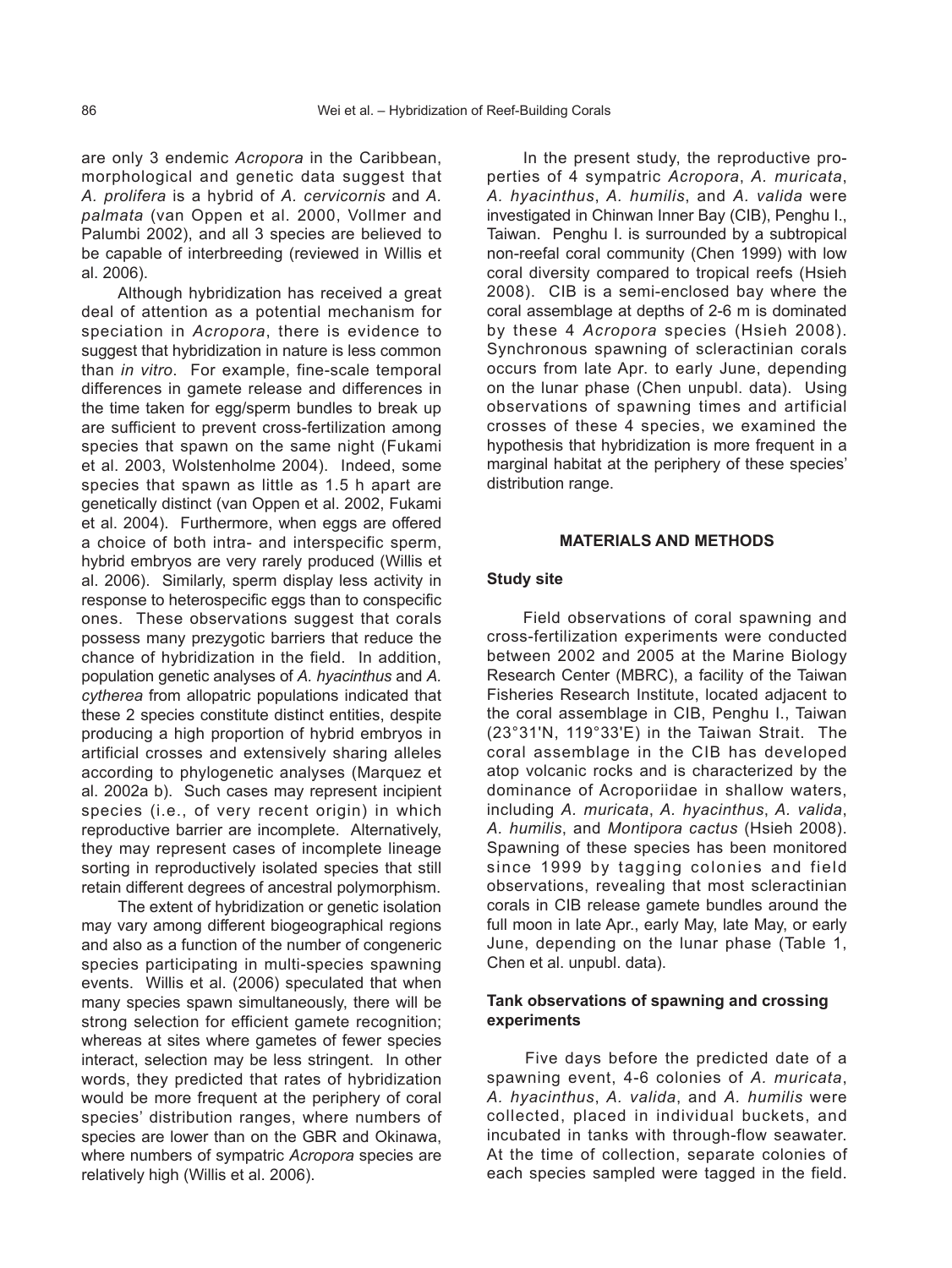When spawning in the tanks was observed, the tagged colonies were checked the following day to determine whether or not the corresponding field colonies had also released gametes. On the date of the predicted spawning night, the seawater was switched off to avoid contamination by sperm from the ocean. Time of sunset, colony setting, and bundle release were recorded.

Cross-fertilization experiments were conducted following Willis et al. (1997). Gamete bundles were collected immediately following spawning. Eggs and sperm were separated using plankton mesh sieves, and eggs were washed in at least 10 changes of sperm-free seawater. Sperm density was estimated, and suspensions of 106 sperm/ml were prepared. This concentration produced the best results in non-choice crossing experiments (Willis et al. 1997). Breeding trials were followed by the instruction matrix described in Willis et al. (1997). Intraspecific, interspecific, and self-fertilization trials consisted of approximately 100 eggs added for 2 h of spawning to the diluted sperm stock in 25-ml screw-cap glass vials. Controls were conducted using washed eggs incubated in sperm-free water in order to verify that the seawater used was sperm-free.

Vials containing gametes were placed in baskets with floats and attached to a jetty at the MBRC in order to mimic the conditions of natural wave agitation and ambient sea temperatures. Approximately 4 h after crossing, vials were retrieved, and the ratio of fertilization was determined. The percent fertilization was calculated from the number of embryos among the total number of propagules counted. Only embryos that had reached the 4- or 8-cell stage (Miller and Ball 2000) were scored as having been successfully fertilized. Additional counts were made at 8-12 h after the initial fertilization, to confirm continuous embryo development until at least the "prawn-chip" stage (Miller and Ball 2000). Observations were continued at 24, 48, 72, and 96 h to record the development of embryos into planula larvae.

## **RESULTS**

## **Spawning day and time**

The spawning day of *Acropora* spp. in CIB, Penghu Is., ranged from 7 d before to 9 d after the full moon in Apr. and May (Table 1). In 2002, 1 colony of *A. muricata* and 1 colony of *A. humilis* spawned in the tank 3 d before the full moon in Apr., followed by 1 colony of each of the 3 species

**Table 1.** Spawning day, relationship to the full moon (-, day before the full moon; +, day after the full moon), sunset times of spawning days, and beginning of spawning times of 4 sympatric *Acropora* spp. in Chinwan Inner Bay, Penghu, Taiwan in 2002-2005. Number of colonies observed in the laboratory are shown in parentheses. Blanks indicate that spawning was not observed in those species in the laboratory. Sunset times were retrieved from the database of the Central Weather Bureau, Taiwan

| Species        |                       | 2002                  |                                               |                       |                       |             |             | 2003                  |                       |                       |  |
|----------------|-----------------------|-----------------------|-----------------------------------------------|-----------------------|-----------------------|-------------|-------------|-----------------------|-----------------------|-----------------------|--|
| Date<br>Sunset | 24 Apr. (-3)<br>18:23 | 25 Apr. (-2)<br>18:23 | 27 Apr. (0)<br>18:23                          | 28 Apr. (+1)<br>18:26 | 29 Apr. (+2)<br>18:26 | 18:26       | May 2 (+5)  | Apr. 20 (+4)<br>18:21 | Apr. 23 (+7)<br>18:21 | May 23 (+8)*<br>18:35 |  |
| A. muricata    | 20:00(1)              |                       | 20:15(1)                                      | 20:00(1)              | 20:05(3)              |             | 20:30(4)    | 20:30(6)              | 20:45(4)              | 20:30(4)              |  |
| A. humilis     | 20:15(2)              | 20:00(1)              |                                               | 20:30(1)              | 20:30(2)              |             | 21:00(2)    | 20:40(4)              |                       | 20:45(6)              |  |
| A. valida      |                       | 20:00(1)              | 20:00(1)                                      | 20:15(1)              |                       |             | 20:30(2)    | 20:30(2)              | 20:40(3)              | 20:30(2)              |  |
| A. hyacinthus  |                       | 20:00(1)              | 21:00(1)                                      |                       | 20:10(1)              |             | 20:30(3)    |                       | 20:50(3)              | 20:50(6)              |  |
|                |                       |                       |                                               |                       |                       |             |             |                       |                       |                       |  |
| Species        |                       | 2004                  | Bundle setting Interval after<br>2005<br>time |                       |                       |             |             |                       | setting               |                       |  |
| Date           | May 11 (+8)           | May 13 (+10)          | May 1 (+8)                                    | May 2 (+9)            | May 15 (-7)*          | May 16 (-6) | May 19 (-3) | May 20 (-2)           |                       |                       |  |
| Sunset         | 18:31                 | 18:33                 | 18:26                                         | 18:26                 | 18:33                 | 18:33       | 18:35       | 18:35                 |                       |                       |  |
| A. muricata    | 20:40(3)              | 20:50(2)              | 20:40(1)                                      | 20:40(3)              | 20:30(3)              |             | 21:00(3)    | 21:00(2)              | 19:10-19:50           | 30-70 min             |  |
| A. humilis     |                       | 21:00(2)              |                                               |                       |                       |             | 21:30(1)    | 21:15(2)              | 19:00-19:50           | 35-60 min             |  |
| A. valida      | 20:40(3)              |                       |                                               | 20:50(3)              |                       | 20:40(4)    | 21:30(3)    |                       | 19:00-20:00           | 35-80 min             |  |
| A. hyacinthus  | 20:50(3)              | 21:00(1)              |                                               |                       |                       |             |             | 21:30(3)              | 19:00-19:50           | 45-100 min            |  |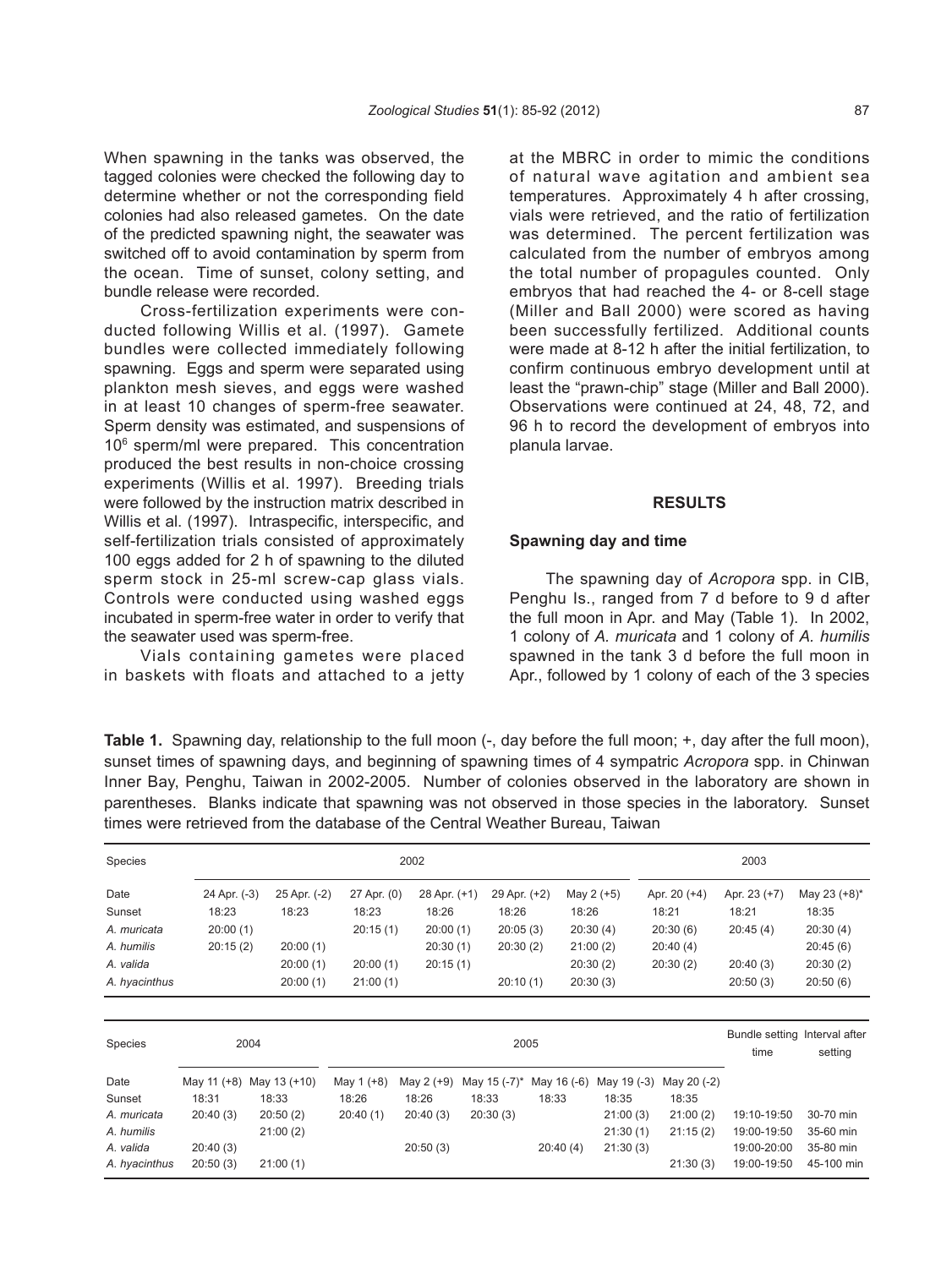releasing gamete bundles 2 nights before the full moon, the night of full moon, and 1 night after the full moon. More than 1 colony of each species spawning synchronously was observed for 3 species on the 2nd night after the full moon. However, synchronous spawning of 4 species was only observed on the 5th night after the full moon. In 2003, 3 *Acropora* spp. were observed to release gamete bundles in the tanks on the 4th and 7th nights after the full moon. All 4 species spawned on the 8th night. In 2004, only 3 species spawned in the tanks on the 8th and 10th nights after the full moon in May. In 2005, spawning was even less synchronous with 1 and 2 species respectively spawning on the 8th and 9th nights after the full moon in Apr., and 3 species spawning 2 d before the full moon in May. No synchronous spawning was observed among any of the 4 species in 2005 (Table 1). All tagged colonies that released gamete bundles in the tank also released gamete bundles in the field.

With all 4 species, gamete bundles appeared in the polyp mouth between 19:10 and 20:00 in 2002-2005 (Table 1). Bundle release occurred between 20:00 and 21:30, i.e., 30 to 100 min after sunset. A 10-30-min time delay was observed between species that spawned on the same night. In most cases, *A. muricata* was the 1st species to spawn, and *A. humilis* was the last during nights of synchronous spawning.

#### **Crossing experiments**

The results of cross-fertilization experiments are summarized in table 2. Intraspecific crosses (excluding selfing) consistently produced high fertilization rates, ranging from 94.73% in *A. muricata* to 99.33% in *A. hyacinthus*. Selfing occurred at a very low rate (0.63%-0.89%) except with *A. humilis* (5.97%). Interspecific fertilization was consistently very low, ranging from 0% with *A. humilis* sperm × *A. hyacinthus* eggs to 4.58% in the cross of *A. valida* sperm × *A. hyacinthus* eggs. All interspecific fertilizations were associated with high standard errors, suggesting that successful fertilization rates were highly variable among the crosses, and the mode was 0%. While intraspecific-crossed embryos continued to develop into "prawn-chip" stage at 12 h after initial fertilization, all interspecific-crossed embryos had died by 2 d, and no further embryo development stage was observed in the vials. All intraspecificcrossed embryos had successfully developed to swimming planula larvae by 96 h.

## **DISCUSSION**

In the present study, results of spawning dates, times, and interspecific crossing experiments indicated that reproductive isolation

**Table 2.** Fertilization trials within and between species of 4 sympatric *Acropora* spp. The mean fertilization percentages of all individual crosses conducted between 2002 and 2005 in Chinwan Inner Bay were averaged for each combination, and values are shown with the standard error. Values for the intraspecific crosses are the averages of both reciprocal combination of eggs and sperm. *n* is the number of colonies used in the trials

| Egg                      |                                     | Controls<br>(no sperm) |                  |                  |                 |  |
|--------------------------|-------------------------------------|------------------------|------------------|------------------|-----------------|--|
|                          | A. muricata                         | A. humilis             | A. valida        | A. hyacinthus    |                 |  |
| A. muricata $(n = 21)$   | $0.18 \pm 1.04$<br>$94.73 \pm 9.15$ |                        | $0.13 \pm 0.50$  | $0.08 \pm 0.38$  | $0.00 \pm 0.00$ |  |
|                          | (112/112)                           | (0/63)                 | (0/105)          | (0/90)           | (0/63)          |  |
| A. humilis $(n = 9)$     | $1.25 \pm 2.97$                     | $97.28 \pm 4.35$       | $1.74 \pm 4.11$  | $1.88 \pm 4.36$  | $0.00 \pm 0.00$ |  |
|                          | (1/59)                              | (24/24)                | (1/21)           | (4/48)           | (0/27)          |  |
| A. valida ( $n = 15$ )   | $2.11 \pm 7.03$                     | $0.00 \pm 0.00$        | $95.53 \pm 5.98$ | $1.37 \pm 4.80$  | $0.00 \pm 0.00$ |  |
|                          | (5/105)                             | (0/21)                 | (78/78)          | (2/46)           | (0/36)          |  |
| A. hyacinthus $(n = 11)$ | $1.47 \pm 3.33$                     | $1.26 \pm 2.88$        | $4.58 \pm 10.57$ | $99.33 \pm 1.55$ | $0.00 \pm 0.00$ |  |
|                          | (4/81)                              | (2/48)                 | (7/46)           | (54/54)          | (0/33)          |  |
| Cross of the same colony | $0.77 \pm 2.65$                     | $5.97 \pm 8.20$        | $0.63 \pm 1.28$  | $0.89 \pm 1.67$  |                 |  |
|                          | (1/60)                              | (6/27)                 | (0/36)           | (0/33)           |                 |  |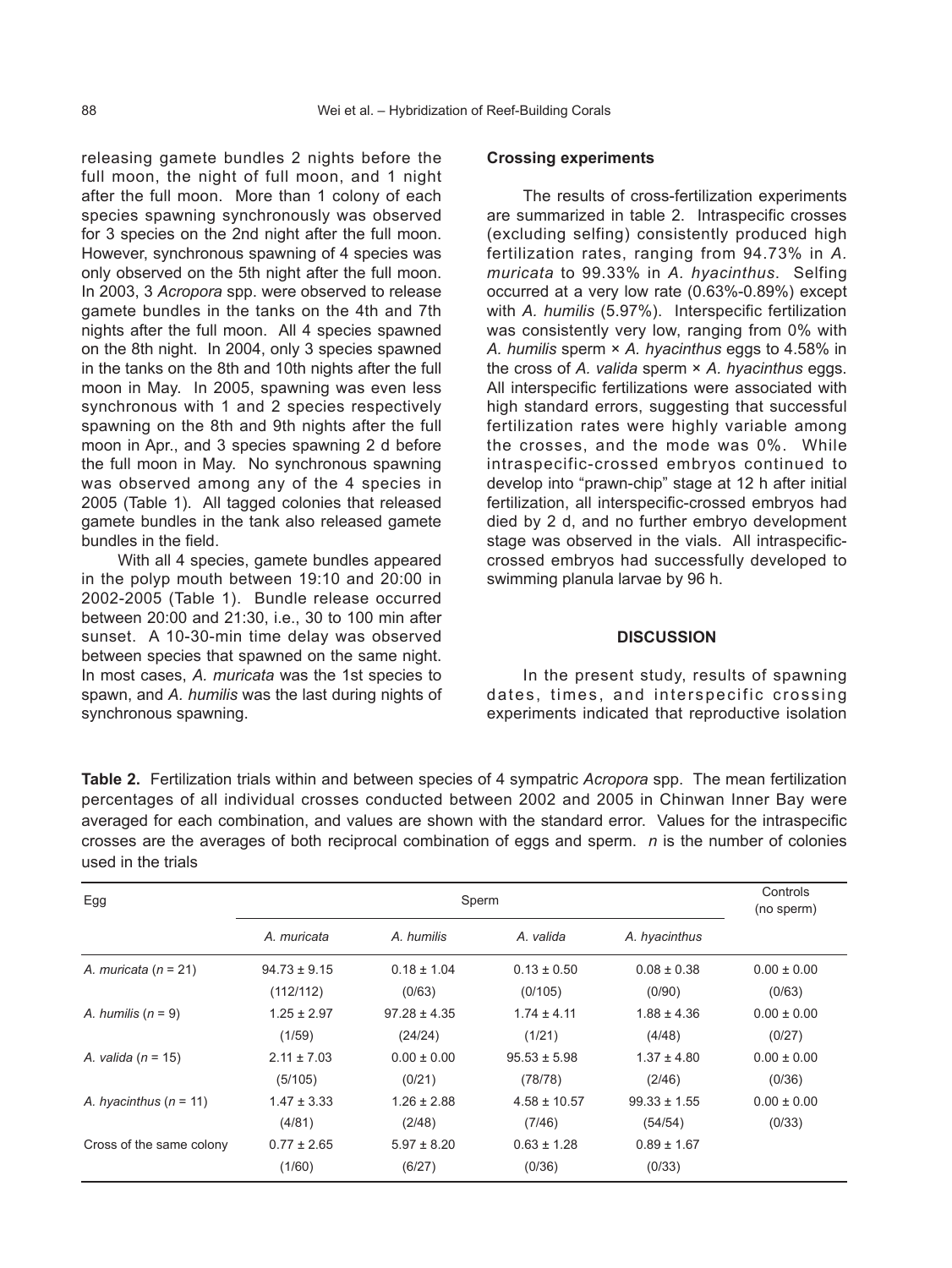exists among the 4 dominant *Acropora* species, and hybridization is likely to be very rare among *Acropora* in CIB, Penghu I., a non-reefal marginal coral community in Taiwan (Chen 1999, Hsieh 2008).

# **Prezygotic isolation: species diversity and spawning times**

*Acropora* species diversity and spawning patterns in CIB greatly differ from those on the GBR, Australia and at Akajima I., Okinawa, Japan where species diversity is relatively high and many species spawn in synchrony (Willis et al. 1985, Babcock et al. 1986, Hayashibara et al. 1993). Up to 76 *Acropora* species occur in sympatry, and 35 of them have been recorded to release gamete bundles within 2 h of each other during spawning events on the GBR (reviewed in Willis et al. 2006). Similar patterns were observed at Akajima I., Okinawa, where 10-12 of 35 *Acropora*  species were recorded to spawn on the same nights (Hayashibara et al. 1993, Hatta et al. 1999). In contrast, at CIB and other adjacent islands, *A. muricata*, *A. valida*, *A. humilis*, and *A. hyacinthus* are the dominant species in the coral assemblage (Hsieh 2008). Spawning of these 4 species was observed from the 7th night before to the 9th night after a full moon depending on the month and year (Table 1). In most cases, 2 or 3 species spawned 1.5-2 h after sunset, and synchronous spawning of all 4 species was only observed on 1 night each in 2002 and 2003, suggesting that *Acropora* spawning at CIB is less synchronous than at the GBR and Okinawa. Although the time of gamete bundle release was similar among species (0-30 min), successful interspecific fertilization rates remained low. In contrast to the hypothesis of Willis et al. (2006), reproductive barriers caused by gamete recognition appear to be strong even in regions such as Taiwan where there are few congeneric *Acropora* species and where gametes rarely interact because of year-to-year variations in lunar nights of spawning. A similar pattern of non-synchronous gamete release by sympatric *Acropora* species was also observed at a highlatitude coral community at Otuski, Kochi, Japan (Takemura et al. 2007). At a high-latitude coral community in Shirahama, Wakayama, Japan, spawning times of 2 *A. solitaryensis* ecomorphs differed by 13-18 min, but there was a significantly low in vitro fertilization rate between ecomorphs. In contrast, 1 ecomorph, the arborescent *A. solitaryensis*, can cross with *A. pruinosa* with a

significantly high fertilization rate *in vitro* (Suzuki and Fukami 2011). However, *A. pruinosa* spawned approximately 1 h earlier than both ecomorphs of *A. solitaryensis in vivo* at Shirahama; thus, it is unlikely that these 2 high-latitude *Acropora* would hybridize in the field. Overall, when the ecological aspects of spawning are considered, such as fine-scale differences in the timing of gamete release and bundle breakup (Wolstenholme et al. 2003, Wolstenholme 2004), as well as species differences in sperm aging, dispersal, and dilution of gametes (Levitan et al. 2004), interspecific fertilization might occur very rarely in the field.

# **Postzygotic isolation: low interspecific crossing rates, zygotic morality, and hybrid inviability**

Even though there is potential for *Acropora* species to spawn synchronously and interspecifically fertilize *in vitro*, postzygotic isolation mechanisms, such as gametic incompatibility, zygotic morality, hybrid inviability, hybrid sterility, and hybrid breakdown, still work against hybridization frequently occurring among species.

In the case of *Acropora* at CIB, gametic incompatibility, zygotic mortality, and hybrid inviability might prevent hybridization from occurring. First, interspecific fertilization rates, expressed as the proportion of eggs fertilized ranged 0%-4.58% with a mode of 0%, and were low among the 4 *Acropora* species at CIB (Table 3). These extremely low fertilization rates suggest that gametic incompatibility plays an important role in prezygotic isolation. This result is similar to those in much of the previous literature, which indicates that few species crosses have high rates of fertilization, even between species that potentially can cross often (Table 3). This scenario is further supported by recent experiments on sperm choice and activity, which showed that eggs "prefer" to be fertilized by sperm from the same species (Morita et al. 2006, Willis et al. 2006) and that sperm are preferentially activated by conspecific eggs (Morita et al. 2006, Willis et al. 2006). Second, even though there is a low frequency of interspecific fertilization, breakdown of interspecific embryos after 12 h suggests that either zygotic mortality, i.e., an egg is fertilized but the zygote does not develop, or hybrid inviability, i.e., a hybrid embryo forms but is of reduced viability, continually prevent the development processes from being completed.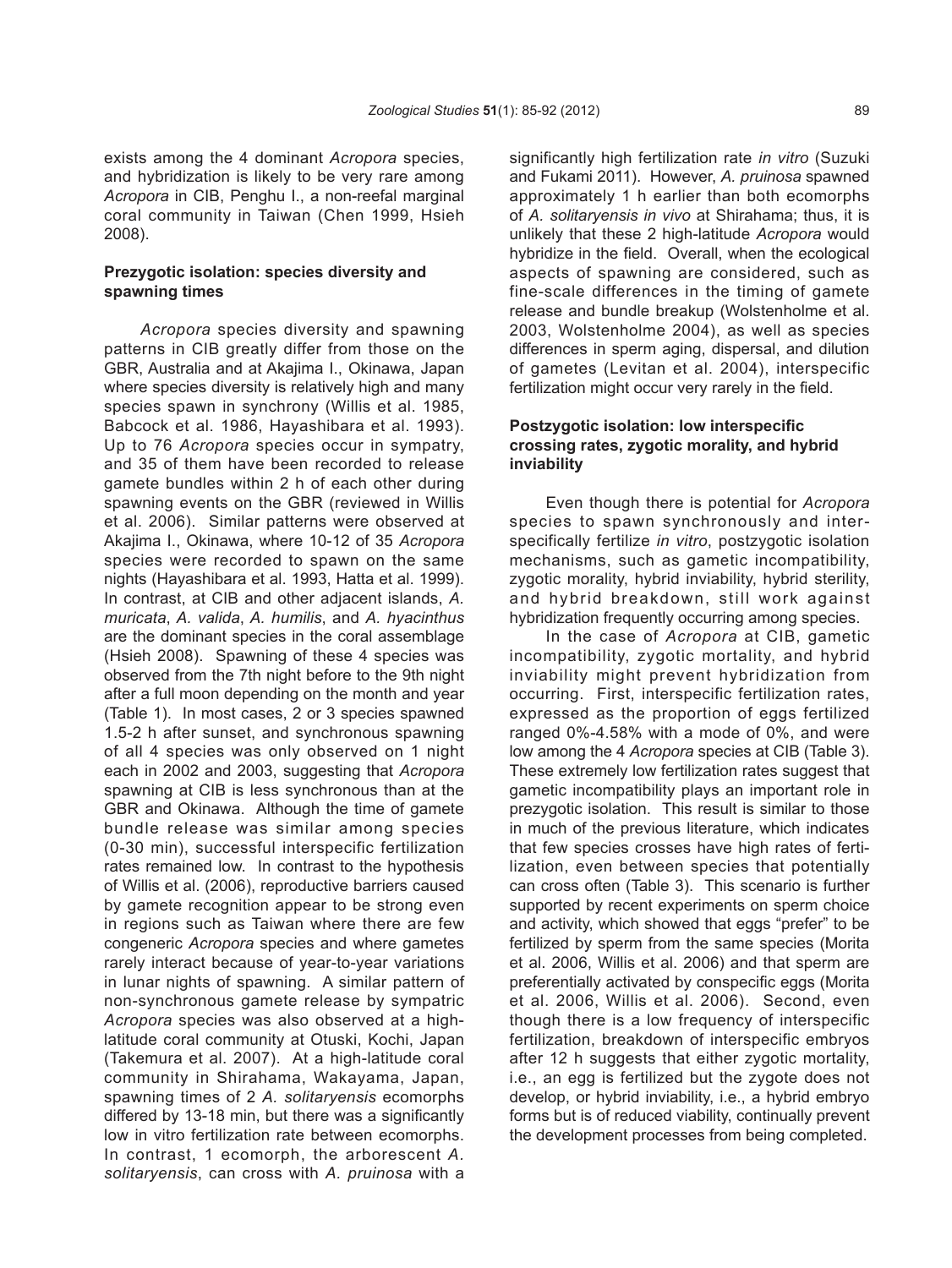|  |  | Table 3. Summary of interspecific fertilization success of Acropora species in the literature |  |  |  |  |  |
|--|--|-----------------------------------------------------------------------------------------------|--|--|--|--|--|
|--|--|-----------------------------------------------------------------------------------------------|--|--|--|--|--|

| Species                                       | Fertilization success (%) <sup>a</sup>         | Species groups <sup>b</sup> | Clades <sup>c</sup> | Locality                                                                                  |
|-----------------------------------------------|------------------------------------------------|-----------------------------|---------------------|-------------------------------------------------------------------------------------------|
| A. hyacinthus × A. cytherea                   | 50                                             | hyacinthus                  | С                   | <sup>f</sup> Magnetic I. (19°15'S, 146°50'E)<br>Palm I. (18°31'S, 146°19'E),<br>Australia |
| A. pulchra × A. millepora                     | 45                                             | aspera                      | C                   |                                                                                           |
| A. selago × A. millepora                      | 40                                             | selago/ aspera              | C                   |                                                                                           |
| A. pulchra × A. elseyi                        | 24                                             | aspera/ echinata            | C, D                |                                                                                           |
| A. pulchra × A. cytherea                      | 10                                             | aspera/ hyacinthus          | C                   |                                                                                           |
| A. cytherea × A. selago                       | 8                                              | hyacinthus/ selago          | C                   |                                                                                           |
| A. valida × A. elseyi                         | 6.4                                            | nasuta/echinata             | A, D                |                                                                                           |
| A. pulchra $\times$ A. hyacinthus             | 6.2                                            | aspera/ hyacinthus          | C                   |                                                                                           |
| A. pulchra × A. nasuta                        | 2.5                                            | aspera/ nasuta              | C, A                |                                                                                           |
| A. millepora × A. muricata                    | 2.2                                            | aspera/ muricata            | C, B                |                                                                                           |
| A. millepora × A. cytherea                    | 1.7                                            | aspera/ hyacinthus          | C                   |                                                                                           |
| A. selago × A. tenuis                         | 1.4                                            | selago                      | C                   |                                                                                           |
| A. hyacinthus × A. valida                     | 1.3                                            | hyacinthus/ nasuta          | C, A                |                                                                                           |
| A. millepora × A. valida                      | 0.3                                            | aspera/ nasuta              | C, A                |                                                                                           |
| A. nasuta-A × A. nasuta-B                     | $0.5 \pm 1.7$ <sup>d</sup>                     | nasuta                      | Α                   | <sup>9</sup> Akajima I., Okinawa, Japan (30°N, 123°E)                                     |
|                                               | $0.0 \pm 0.2$ <sup>e</sup>                     |                             |                     |                                                                                           |
| A. nasuta-B × A. nasuta-C                     | $0.3 \pm 0.6$ <sup>d</sup>                     | nasuta                      | Α                   |                                                                                           |
|                                               | $0.1 \pm 0.3$ <sup>e</sup>                     |                             |                     |                                                                                           |
| A. nasuta-A × A. nasuta-C                     | $96.8 \pm 2.5$ <sup>d</sup>                    | nasuta                      | Α                   |                                                                                           |
|                                               | $1.1 \pm 3.1$ <sup>e</sup>                     |                             |                     |                                                                                           |
| A. muricata-A × A. muricata-B                 | $1.2 \pm 1.5$ <sup>d</sup>                     | muricata                    | B                   |                                                                                           |
|                                               | $1.6 \pm 1.5$ <sup>e</sup>                     |                             |                     |                                                                                           |
| A. nasuta × A. muricata                       | $0.5 - 75$ <sup>d</sup>                        | nasuta/ muricata            | A, B                |                                                                                           |
|                                               | $0.2 - 94.5$ <sup>e</sup>                      |                             |                     |                                                                                           |
|                                               | $0.2 - 14.3$ <sup>d</sup>                      |                             |                     |                                                                                           |
| A. digitifera × A. nasuta                     |                                                | humilis/ nasuta             | Α                   |                                                                                           |
|                                               | $0 - 3.6e$                                     |                             |                     |                                                                                           |
| A. digitifera × A. muricata                   | 0 <sup>d</sup>                                 | humilis/ muricata           | A, B                |                                                                                           |
|                                               | $0.7 - 12.6$ <sup>e</sup>                      |                             |                     |                                                                                           |
| A. intermedia × A. nasuta                     | 0                                              | robusta/ nasuta             | A, B                |                                                                                           |
| A. intermedia × A. muricata                   | 0                                              | robusta/ muricata           | B                   |                                                                                           |
| A. intermedia × A. digitifera                 | $\mathbf 0$                                    | robusta/ humilis            | B, A                |                                                                                           |
| A. florida × A. nasuta                        | $0 - 0.1$                                      | florida/ nasuta             | C, A                |                                                                                           |
| A. florida × A. muricata                      | $\mathbf 0$                                    | florida/ muricata           | C, A                |                                                                                           |
| A. florida × A. digitifera                    | $0 - 1$                                        | florida/ humilis            | C, A                |                                                                                           |
| A. florida × A. intermedia                    | $71.5 \pm 28.5$ <sup>d</sup><br>0 <sup>e</sup> | florida/ robusta            | C, B                |                                                                                           |
| A. tenuis × A. yongei                         | $24.2 \pm 48.5$ <sup>d</sup>                   | selago                      | С                   | <sup>h</sup> Akajima I., Okinawa, Japan (30°N, 123°E)                                     |
|                                               | $46.4 \pm 53.5^{\circ}$                        |                             |                     |                                                                                           |
| A. tenuis × A. donei                          | $22.0 \pm 37.1$ <sup>d</sup>                   | selago                      | С                   |                                                                                           |
|                                               | $12.9 \pm 31.5$ <sup>e</sup>                   |                             |                     |                                                                                           |
| A. yongei × A. donei                          | $\pmb{0}$                                      | selago                      | С                   |                                                                                           |
| A. tenius × A. verweyi                        | $\pmb{0}$                                      | selago/ verweyi             | C, D                |                                                                                           |
| A. tenius × A. austera                        | 0                                              | selago/ rudis               | C, A                |                                                                                           |
| A. solitaryensis (AR) × A. solitaryensis (PL) | < 1.0                                          |                             |                     | <sup>i</sup> Shirahama (33°43'N, 135°19'E)                                                |
| A. solitaryensis (AR) × A. pruinosa           | $88.0 \pm 22.0$ <sup>d</sup>                   |                             | ٠                   |                                                                                           |
|                                               | $48.7 \pm 28.9^{\circ}$                        |                             |                     |                                                                                           |
| A. solitaryensis (PL) × A. pruinosa           | 0 <sup>d</sup>                                 |                             |                     |                                                                                           |
|                                               | $2.3 \pm 3.2$ <sup>e</sup>                     |                             |                     |                                                                                           |
| A. muricata × A. humilis                      | $0.71 \pm 2.27$                                | muricata/humilis            | B, A                | <sup>j</sup> Chinwan, Penghu I., Taiwan<br>(23°31'N;119°33'E)                             |
| A. muricata $\times$ A. hyacinthus            | $0.74 \pm 2.40$                                | muricata/ hyacinthus        | B, C                |                                                                                           |
| A. muricata × A. valida                       | $1.12 \pm 5.07$                                | muricata/ nasuta            | B, A                |                                                                                           |
| A. humilis $\times$ A. hyacinthus             | $1.57 \pm 3.69$                                | humilis/ hyacinthus         | A, C                |                                                                                           |
| A. humilis × A. valida                        | $1.03 \pm 3.26$                                | humilis/ nasuta             | Α                   |                                                                                           |
| A. hyacinthus × A. valida                     | $2.98 \pm 8.32$                                | hyacinthus/ nasuta          | C, A                |                                                                                           |
|                                               |                                                |                             |                     |                                                                                           |

a Data adopted from information summarized in the literature. b Species groups defined by Wallace (1999). Phylogenetic clade information summarized by Wallace (1999). <sup>d</sup> Sperm from the former species crossed with eggs of the latter species. <sup>e</sup> Reciprocal crosses. *f Willis* (1997). <sup>9</sup> Hatta et al. (1999). <sup>h</sup> Fukami et al. (2003). <sup>i</sup> Suzuki and Fukami (2011). <sup>j</sup> This study. -, Not available.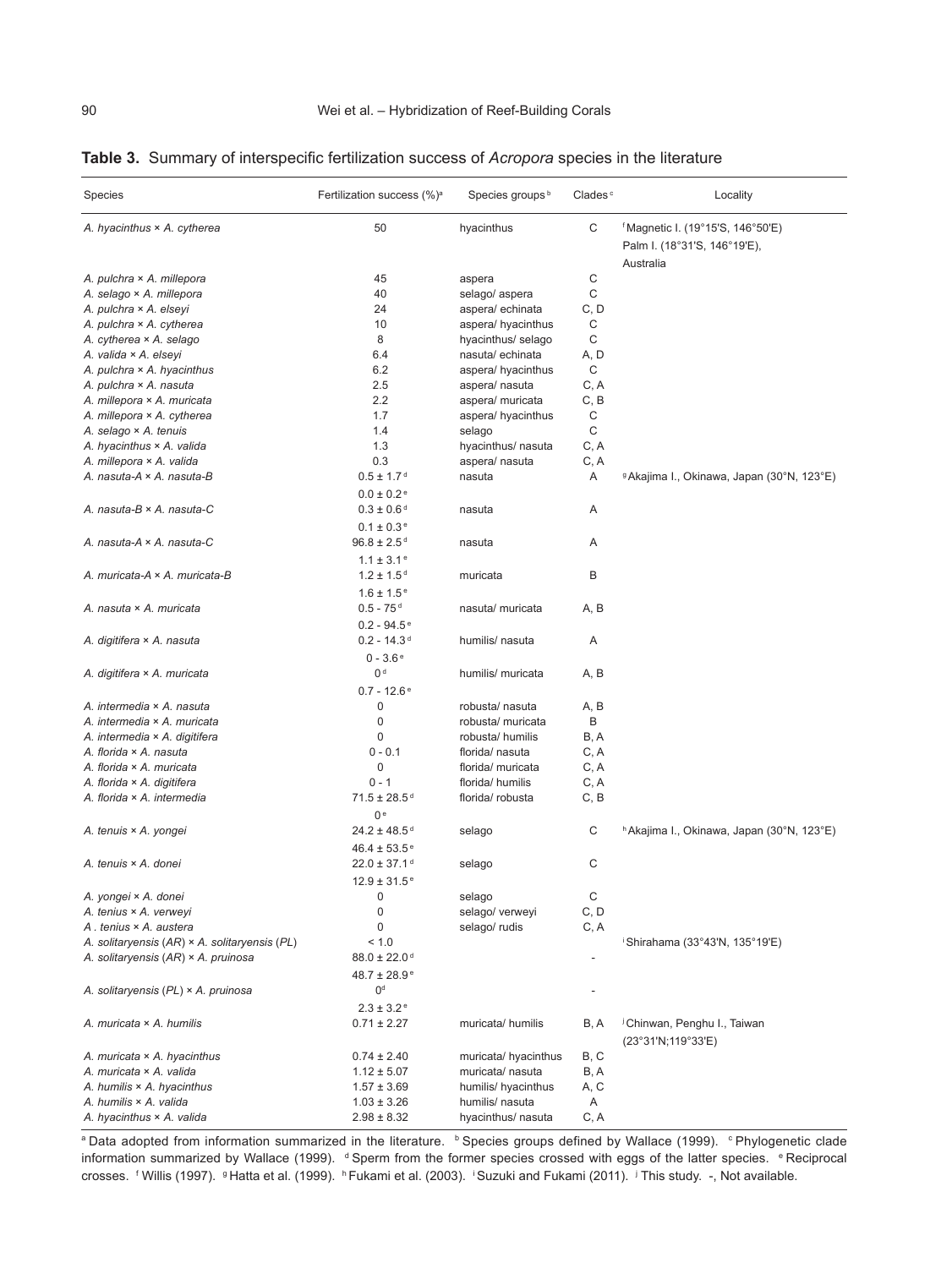## **Hybridization is not promoted in** *Acropora* **in marginal coral communities**

It was hypothesized that when many congeneric species spawn simultaneously in sympatry, there will be strong selection for efficient gametic recognition, compared to sites where gametes of fewer species spawn in synchrony. This led to the speculation that hybridization may occur more frequently at the periphery of species' ranges (Willis et al. 2006, Richards et al. 2008). However, this scenario was not supported when we compared the *in vitro* interspecific fertilization success rates across geographic regions (Table 3). First, if we take 5% as the "significant" criterion for fertilization success, at the GBR, where *Acropora*  diversity is high (76 species) (Wallace 1999), eight of 14 (57.14%) crosses exhibited significant fertilization success (Willis 1997). At Akajima I., Okinawa, Japan, of 35 *Acropora* species recorded, seven of 19 (36.84%) crosses exhibited significant fertilization success (Hatta et al. 1999, Fukami et al. 2003). In contrast, at CIB, Penghu I., Taiwan and Shirahama, Japan, where *Acropora* species diversity is relatively low (Hsieh 2008, Takuma pers. comm.), fertilization success rates were low (with mode of 0%) compared to those of the GBR and Akajima I., except for the cross between *A. pruniosa* and the arborescent morph of *A. solitaryensis* (Suzuki and Fukami 2011). These data reveal an opposite trend to the prediction by Willis et al. (2006) that hybridization will be more frequent at the periphery of a species' range.

Second, not only is species diversity relatively low, but most species in marginal habitats (including CIB) are also distantly related according to morphological phylogenies (Wallace 1999). At the GBR, most instances of high fertilization success are between species pairs from the same clade (clade C) (Table 3). At Akajima I., Okinawa, high fertilization success occurs either by a 1-way cross within the same clade (e.g., *A. nausta-A* × *A. nasuta-C*) or with high variation between clades (e.g., *A. nasuta* × *A. muricata*) (Table 3). At Penghu, the total number of coral species is 75, with only *A. muricata*, *A. humilis*, *A. valida*, and *A. hyacinthus* dominant in shallow waters (Hsieh 2008). These 4 species are classified in 3 clades that had a mode of fertilization successes equal to 0%. Similar species diversities were also reported at other high-latitude coral communities. From the Solitary Is. (> 29°S), a high-latitude coral community in eastern Australia, 14 *Acropora* species were recorded (Wilson and Harrison

2003). From Otsuki, Kochi Prefecture, Japan (> 33°N), 8 *Acropora* species were recorded (Nomura and Takemura 2005, Takemura et al. 2007). *Acropora* species within these assemblages are often distantly related. This differs from the situation in the Caribbean, where co-occurring species are closely related, such as with the *A. cervicornis* group or the *Montastraea annularis* complex. Even though those species are closely related and may occasionally hybridize, mechanisms to prevent hybridization from occurring have also developed in the *M. annularis* complex (Levtian et al. 2004). Future studies of reproductive compatibilities of *Acropora* species are needed in order to confirm that hybridization is less likely to occur in marginal communities of high-latitude regions compared to the GBR and Okinawa, such as at the Solitary Is., Australia and Otsuki, Japan.

In summary, observations of spawning days and times and interspecific fertilization trials of 4 sympatric *Acropora* species were conducted at a non-reefal coral community in CIB, Penghu I., Taiwan. The results showed that *Acropora* spp. in CIB spawned less synchronously compared to previous reports of species in the GBR and Okinawa, and interspecific fertilization was extremely low. Ecological and reproductive analyses indicated that the 4 sympatric *Acropora* species maintain clear species boundaries, and hybridization does not appear to be as frequent at marginal habitats as formerly hypothesized. Thus, the scenario that hybridization facilitates Indo-Pacific *Acropora* species expanding their ranges and adapting to changing environments should be considered with caution.

**Acknowledgments:** Many thanks are given to the staff of the Marine Biology Research Center, a facility of the Taiwan Fishery Research Institute, and Penghu County Marine Life Prorogation Center for providing hospitality during our field trips. We thank C.W. Chen and Y.Y. Chuang for assistance with the spawning and crossing experiments, K. Shashank and T. Mezaki for providing references of *Acropora* spawning in Otuski, Kochi, Japan, and members of the Coral Reef Evolutionary Ecology and Genetics (CREEG) laboratory, Biodiversity Research Center, Academia Sinica (BRCAS), Hybridization Discussion Group, J. Reimer, Y. Loya, and 2 anonymous referees for constructive comments. N.V. Wei was supported by a predoctoral fellowship from the National Science Council (NSC), Taiwan and BRCAS. This study